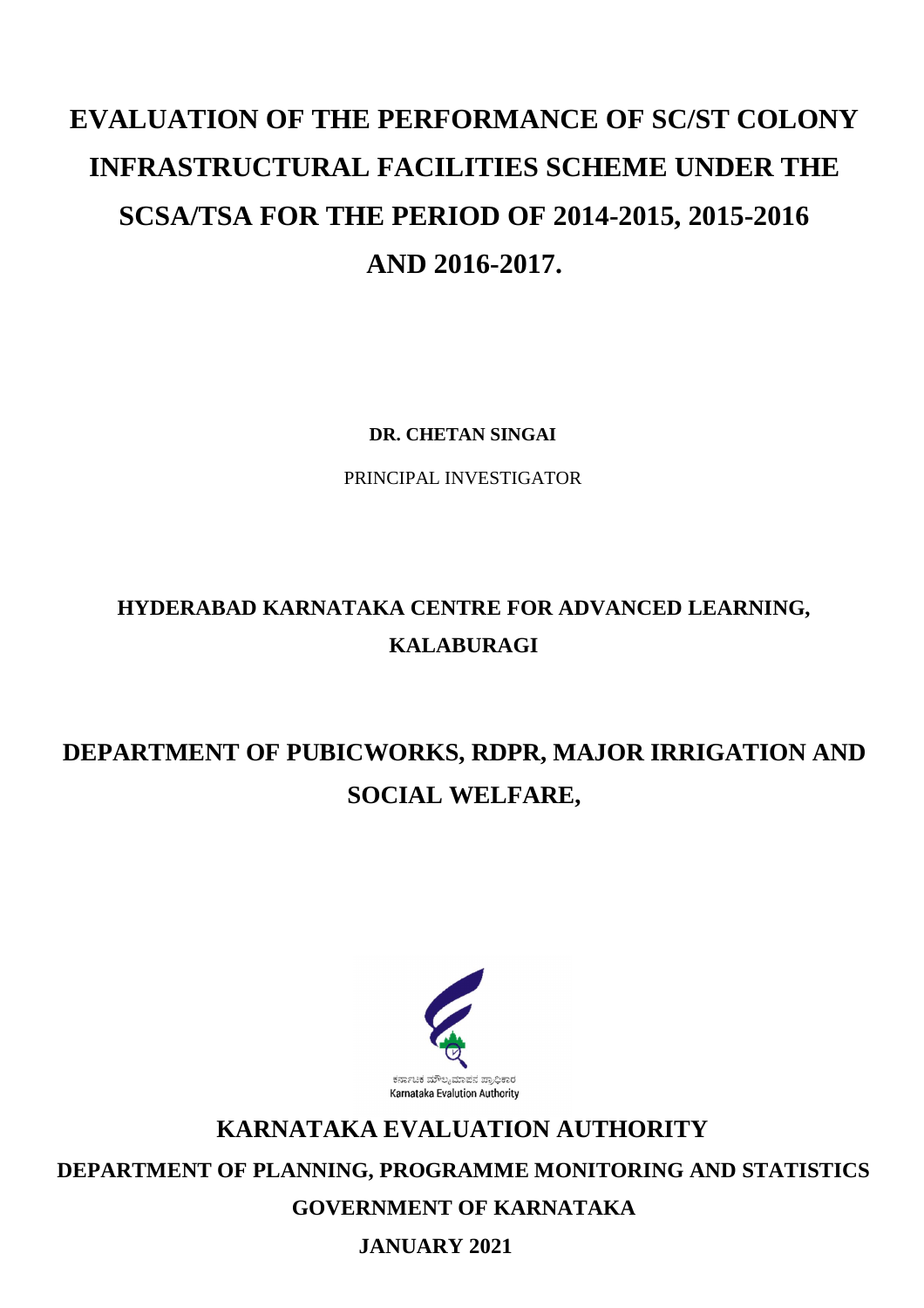### **Executive Summary**

The Scheduled Caste Sub Plan (SCSP) and the Tribal Sub Plan (TSP) were strategized in the 1970s to ensure that there is optimum allocation of plan resources for the development of the Scheduled Tribes and Scheduled Caste population. Since its inception, the Tribal Sub Plans and Special Component Plans have been an integral part of Annual Plans as well as Five Year Plans, making provisions therein non-divertible and non-lapsable, with the clear objective of bridging the gap in the socio-economic development of the Scheduled Castes and Scheduled Tribes. With SCSP and TSP in place, there are provisions to augment the SC's and ST's living conditions by guaranteeing funds from all related development sectors both at the level of State and Centre in proportion to the size of their respective population. The SCSP and TSP have rightly been deemed as one of the most efficient initiatives by the then Planning Commission in taking cognizance of the need for a distinction between 'incidental' benefits for SCs and STs from the existing government interventions and 'direct policy-driven' benefits.

According to the 2011 census, there are about 166,635,700 SCs and 84,326,240 STs in this country which roughly translates into 16.2 per cent and 8.2 per cent of the population. The SCSP and TSP envisage that the funds get earmarked for various schemes related to health, education, skill and employment generation, infrastructure, etc. to ensure a better quality of life of the SC/ST population.

To this end, the government of Karnataka adopted the Karnataka Scheduled Castes Sub-Plan and Tribal Sub-Plan (Planning, Allocation and Utilization of Financial Resources) Act in 2013. Karnataka is only the second state after Andhra Pradesh to do this. The Act calls for earmarking a portion of state plan outlay for the Scheduled Castes Sub-Plan and Tribal Sub-Plan in proportion to the population of SCs/STs, which is 24.1 per cent now as per the 2011 census. According to the Act, the State Council for the Development of SCs/STs" with the Chief Minister as chairman is in charge of planning and implementation of the schemes under the Act. The Social Welfare Minister heads the Nodal Agency at State level, and the Deputy Commissioner of the district heads the district-level committees to review and monitor the implementation of the Act.

The Sub-Plans of the departments are supposed to include only such schemes that secure the direct and quantifiable benefit to the SC/ST individuals, SC/ST households or SC/ST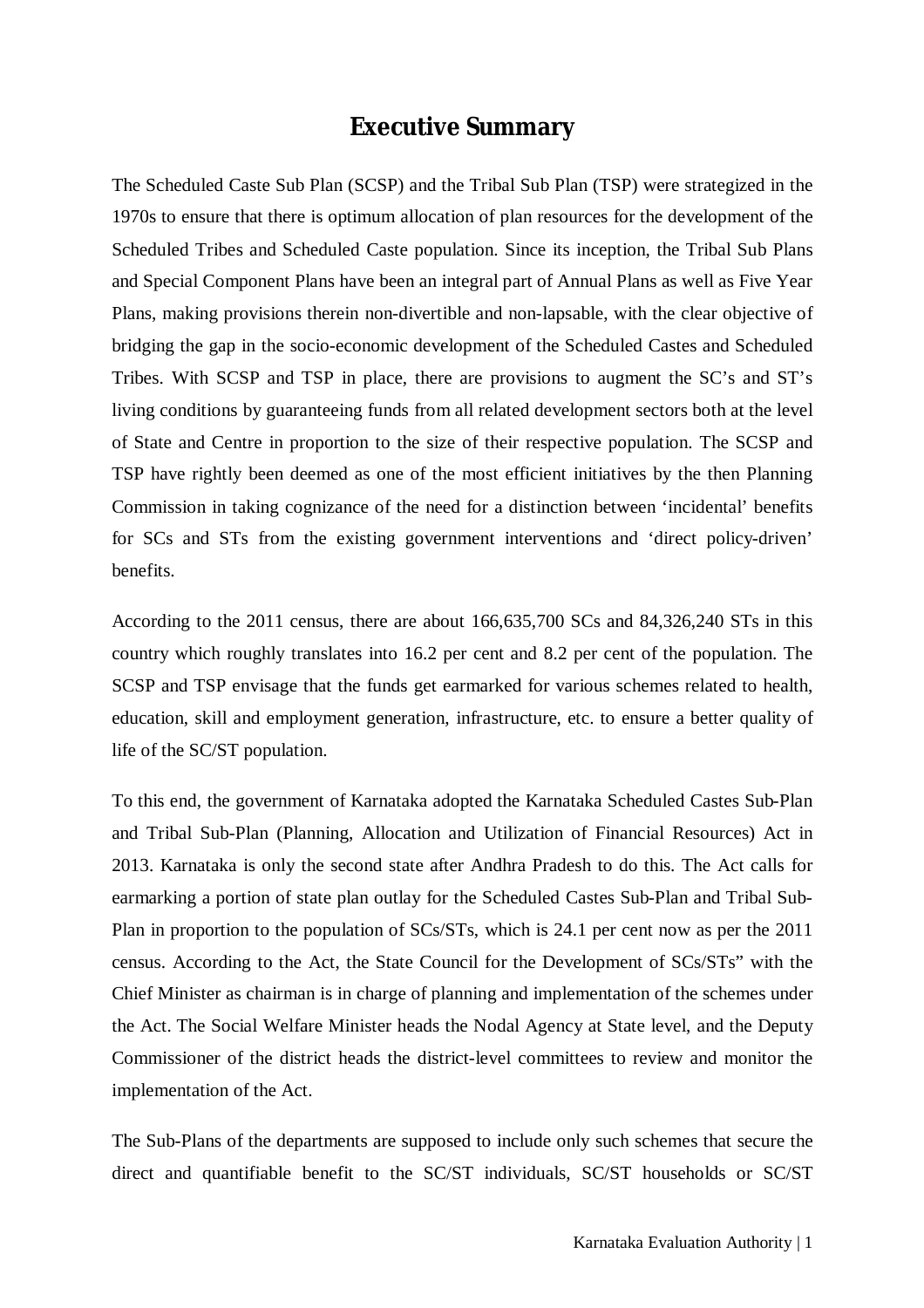habitations that have the potential to bridge the 'gaps in development', especially their individual educational and economic empowerment. Each department, after estimating the gaps in the development of the SCs/STs, is supposed to prioritize the development needs of the SCs/STs through a consultative process.

In order to appraise the efficacy of the SC/ST colony infrastructural facilities schemes under the purview of SCSA/TSA, an evaluation study was conducted from 2014 to 2015, 2015-16 and 2016-2017. The evaluation study seeks to understand the process of selection of colonies and schemes. The study has examined the extent to which the beneficiaries are aware or involved in the selection of activities for the development of colonies. Further, the study attempts to measure the impact of these schemes on the living environment of the residents in the aforementioned colonies. The study rates the developmental progress and completion status by making a comparative analysis of the performance of the scheme across all the divisions and sample districts. The study attempts to answer whether or not the infrastructures like community halls, cement roads and drainage system are being used in a desirable manner or not. While analyzing the overall impact, the study provides insights on the intersectoral/ interdepartmental coordination across concerned departments (PWD/RDPR/SWD) of the government associated with the implementation of the works under the said scheme. The evaluation study examines the non-coverage colonies in the district to assess the depth of the impact of these schemes.

The study was conducted in 4 divisions, 8 districts, 54 talukas of Karnataka to evaluate the works executed through the Public Works Department (PWD) and Social Welfare Departments (SWD). The study has employed both qualitative and quantitative methods of analysis synergistically, which has been supplemented by an extensive review of the literature. The study includes both primary data collected from the field, and it also draws from a rich repository of the secondary data from various reports and surveys. In-depth interviews and Focused Group Discussion (FGDs) comprising both the open and close-ended questions were used to derive insights.

There were 5,111 respondents in total, out of which 72.2 per cent of the beneficiaries were male, and 27.8 per cent were female beneficiaries. The average age of the sample beneficiaries is 40, and the average annual income is INR 15,602. The educational profile of the beneficiaries shows that 29.5 per cent have completed high school education, 26.5 per cent of them were no-schooling group, 13.6 per cent of them studied still pre-university, 13.4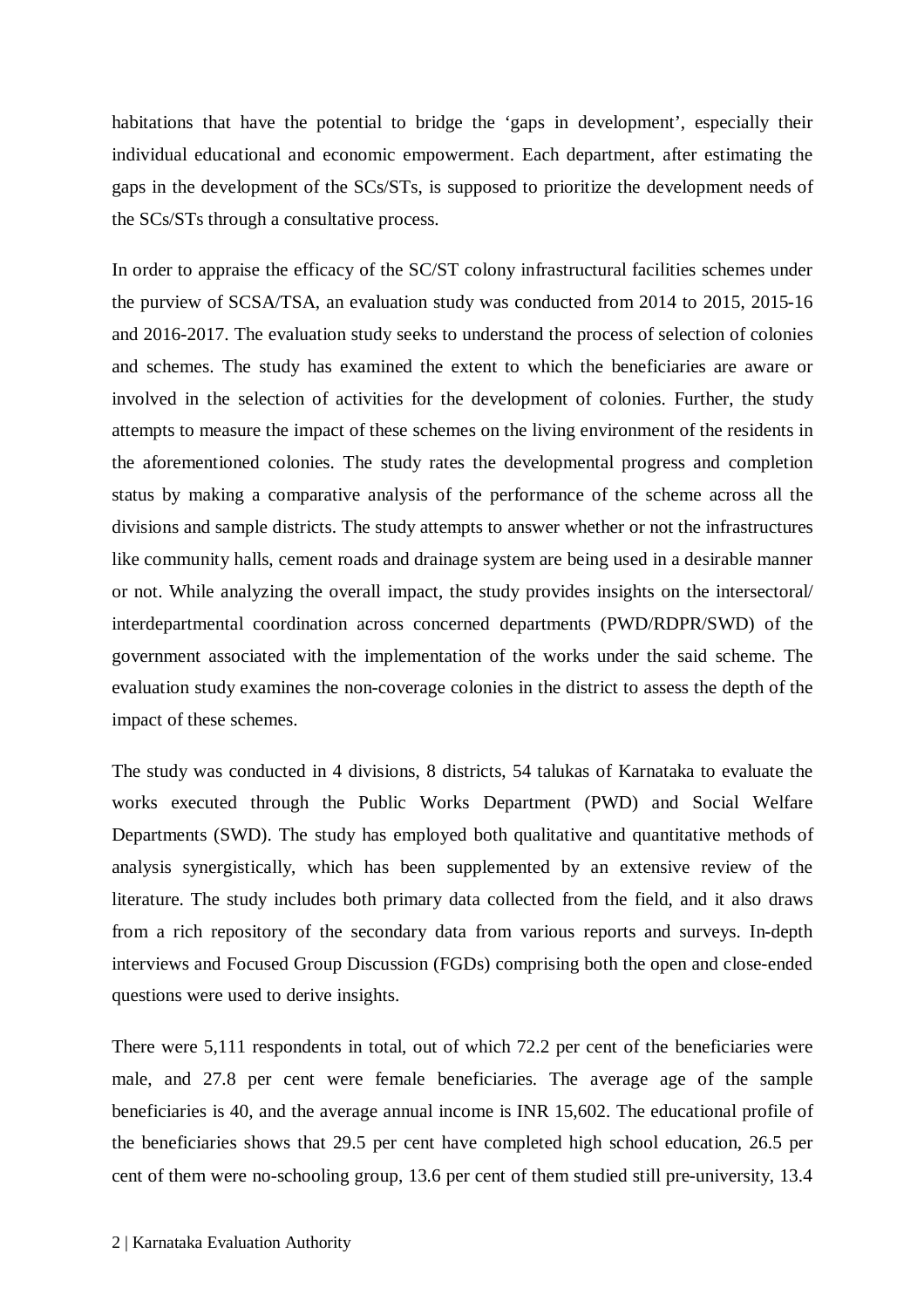per cent of them studied still middle school, 10.4 per cent studied graduation, and 6.6 per cent studied their primary school. 64.95 per cent of the respondents were aware of the infrastructural facilities, while 64 per cent of the people were consulted, and 54.8 per cent of the people were involved in the process. Following are some of the major findings of the evaluation study:

#### **Cement Roads**

Cement Road plays a pivotal role in ameliorating the living environment as they augment access to other socio-economic infrastructures and services. It helps in facilitating the process of reducing inequalities and influencing the process of knowledge gain. During the survey, it was concluded that the Vijaypur district had gained maximum access and mobility owing to the infrastructural works of cement road. Sedam of the Vijaypur district with an index score of 83.8 was the best performing talukas amongst all others. Chamrajanagar is the worst performing district with an abysmally low index score of 25.0, respectively. The study inquired into the respondents about the utilities of the cement roads like drying of agricultural crops. Kalaburgi registered the highest utility index, while Chamarajanagar got the lowest score of 3.8. Since Chamarajanagar has got a low index score, and naturally the residents are not finding other utilities of the road.

Tracking the benefits - reducing maternal and infant deaths due to improved access to medical care, it was noted that Belagavi and Vijayapur districts have highest scores for benefits of laying cement roads with the scores being 48.6 and 65.6, respectively. Thus, it may be concluded that laying cement road achieved the intended outcome of enhancing access, transportation., overall satisfaction and mobility across the colonies have received average satisfactory responses from the beneficiaries.

#### **Drinking-Water Facility**

Access to clean drinking water is one of the major determinants of health and well-being. The evaluation study sought to gather information regarding drinking water facilities created in SC/ST colonies in the state of Karnataka across eight districts. As far as water access is concerned, Tumkur and Kalburgi districts are leading with 0.83 index scores each. At the same time, Belgavi district has a leading score of 0.63, while Vijaypur district has the least index score in water quality. Belagavi district also has the highest index score of 0.61, as far as the hygiene of the water is concerned, while Chamarajanagar and Vijaypur trailed with each scoring 0.50. Kalburgi residents reported a continuous supply of water with a score of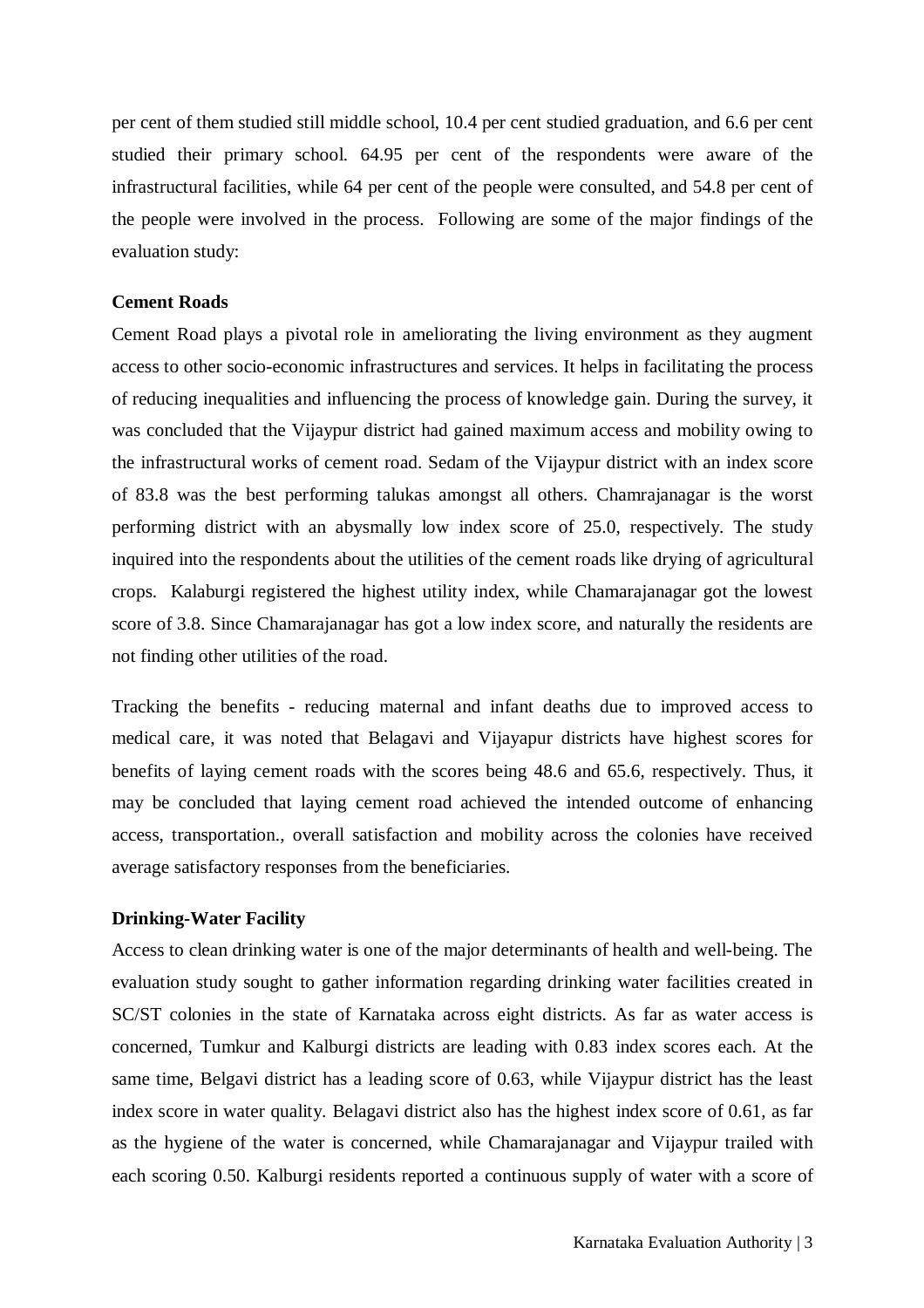0.78, while Chamarajnagar registered an abysmally low score of 0.61. It was noted that any infrastructure related to drinking water in Chamarajanagar was not up to the mark. Lack of access to drinking water, hygiene and sanitation can lead to fatal diseases and other health complications.

#### **Drainage works**

Sanitation is one of the primary requirements for better living conditions. There is a high correlation between sanitation and well-being. Improper drainage facilitates the growth of disease breeding organisms in the locality. The present study sought to evaluate the extent to which drainage infrastructures have been laid down in the SC/ST colonies. There were three broad areas of focus viz. whether the drainage projects colonies were completed on time; whether the quality and scientific execution of drainage works is efficient or not; and whether the maintenance of the same is being undertaken or not.

Belagavi has the best quality of drainage work and cleaner drainage with an index score of 0.66 and 0.65, while Vijaypur with an index score of 0.24 and 0.25 respectively was at the bottom. All the districts have agreed that the drainage infrastructure was completed on time. One of the key personnel of the nodal department during the IDIs opined that there is no coordination between the PWD, SWD and the local authorities to examine the need for the drainage work and ensure timely completion and maintenance of the same. Overall, 56.2 per cent of the total respondents agreed that diseases like TB, Malaria, Encephalitis, Diarrhoea, etc. have reduced after the drainage work in the colony. So, we can conclude that building of drainage facilities has ameliorated the living conditions in the SC/ST colonies, however, in some colonies the works are incomplete affecting the overall living conditions of the community in the colony.

#### **Community Halls**

Community Halls provide a safe space for socio-cultural integration and other activities which may be all-encompassing in nature like education, sports, and other events. Vijayapur district with an index score of 3.9 indicates maximum usage of the community hall, while Mysore with an index score of 2.6 reflects the lowest usage of the Community Hall. About 52.21 per cent of the beneficiaries expressed dissatisfaction over the quality and maintenance of the community halls. From the IDIs, it was found that the absence of periodic monitoring system and lack of coordination between concerned departments are some of the main reasons for low quality and maintenance of community halls. In one of the Talukas of the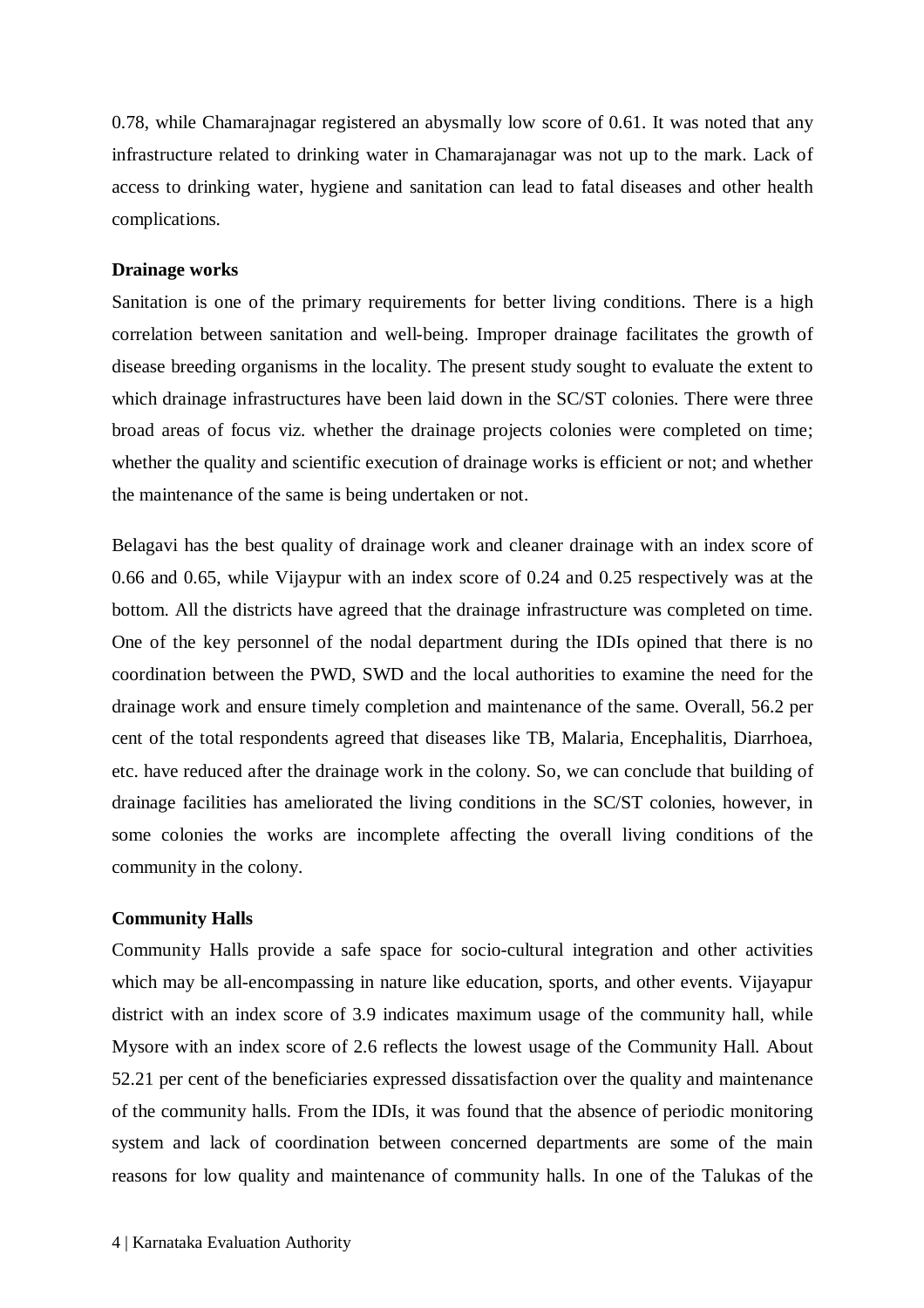Tumkur district, it was noted that the construction of the hall is incomplete, and the activity has been stopped, and there is no progress from the past four years. However, in colonies of Raibagh and Chikodi in Belagavi district, these halls were used for various programs organized by the government which includes training programs for women who are part of self-help groups, and children of the colony use it for academic and recreations purposes reasons.

In sum, it has been observed that about 64.2 per cent of the respondents have agreed that the implementation of these infrastructural works in SC/ST has augmented and enhanced their standard of living. Amongst the eight districts surveyed, Kalburgi and Vijayapur have expressed highest index scores of 81.9 and 71.6 respectively, which reflects high satisfaction and acceptance that their standard of living was enhanced due to the implementation of infrastructural works. Correlation analysis reveals that there has been a high positive significant correlation between the overall living standard index and all the utility indicators developed for the various developmental works undertaken in the colony. The building of cement roads has a 0.95 correlation coefficient with Overall Living standard Index, while general health with a coefficient of 0.58 lags in this regard. However, it was also reported that there were stark differences in the development indicators between the beneficiary group and the non-beneficiary group.

From the major findings for the study, a few broad generalizations can be made: first, the beneficiaries are about the scheme $(s)$ , but not informed and consulted in identifying the works in the colony; second, the impact on the beneficiaries due to infrastructure works varies across districts and divisions in the state. Such variations are attributed to lack of needbased allocation of works and/or lack of inter-sectoral/interdepartmental coordination to identify, sanction, implement and monitor works related to infrastructure facilities in SC/ST colony. Third, the role of the District Monitoring Committees (DMCs) in examining the status and quality of works is critical for the expected outcome of the scheme. Fifth, the method of execution of works in colonies is important to ensure better living conditions for the beneficiaries in the colony, and finally, the qualitative and quantitative impact of works on the individual community/life of the beneficiary needs to be assessed periodically to identify the need for new works and/or maintenance of the existing works.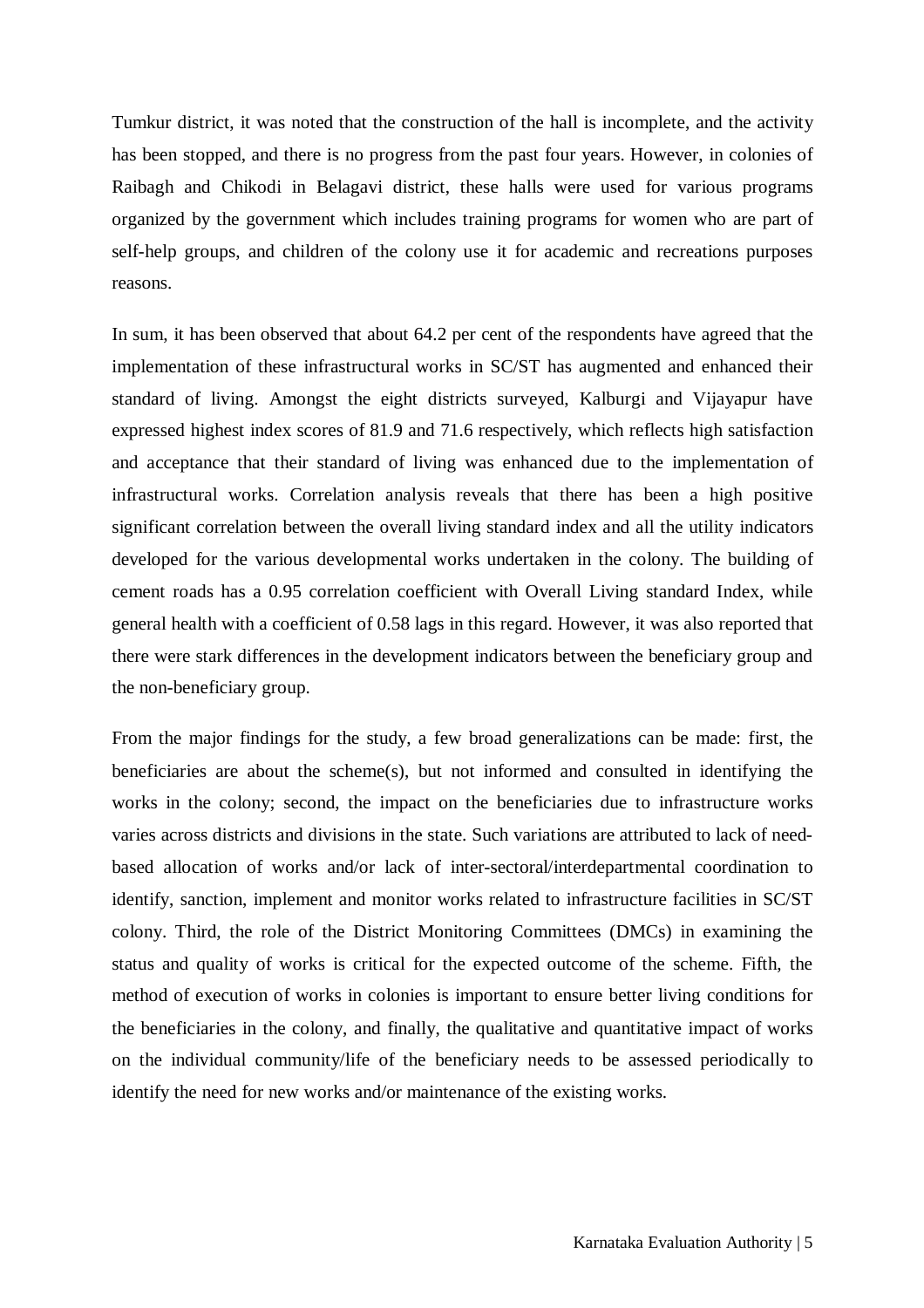#### **Recommendations**

#### **Short-term Recommendations**

- 1. The SC/ST colony infrastructural facilities scheme in its current form can be linked to other schemes like Rural Water Supply Scheme and Grants for Urban Water Supply Scheme for providing drinking water; Namma Grama Namma Raste Scheme (NGNRY) for laying roads; Trainings and courses-Mountaineering, Pilot license, fitness training and Skill Development Training under Skill Development Mission- community halls or Samudaya bhavans could be used for training purposes; and Development of SC/ST colonies scheme for overall development of the colonies.
- 2. To ensure intended outcomes and transparency in the implementation of infrastructure projects, the SWD should evolve guidelines for ensuring annual social audit of infrastructure works under the SCSA/TSP scheme. Under the social audit, the beneficiaries, along with representatives of the department personnel, could assess the progress of the work and its quality. The social audit could be linked to the existing directorate under the MGNREGA.
- 3. More than 50 per cent of the beneficiaries have expressed their dissatisfaction over the quality and maintenance of community bhavans. The Nodal agency in consultation or collaboration with implementing agency or local authorities shall outlay a dedicated fund and conduct periodical assessment of quality and maintenance of community bhavans.
- 4. Majority of the beneficiaries suggest that the works identified under the infrastructure scheme needs to be revisited/changed. There is a need to consult the beneficiaries to identify their needs before sanctioning and implementing works. A needs assessment should be undertaken by the nodal department and the local authorities to prioritize the needs of the beneficiaries to bridge gaps in development.
- 5. A Detailed five-year action plan must be prepared to implement the schemes. The fiveyear action plans must consider the need for basic awareness and colony-wise data or requirement to be procured by the respective personnel and implementing agency. And further, the action plans must make provision to utilise general funds and SCSP, TSP funds to areas where there is less than 50% of SC/ST habitation.